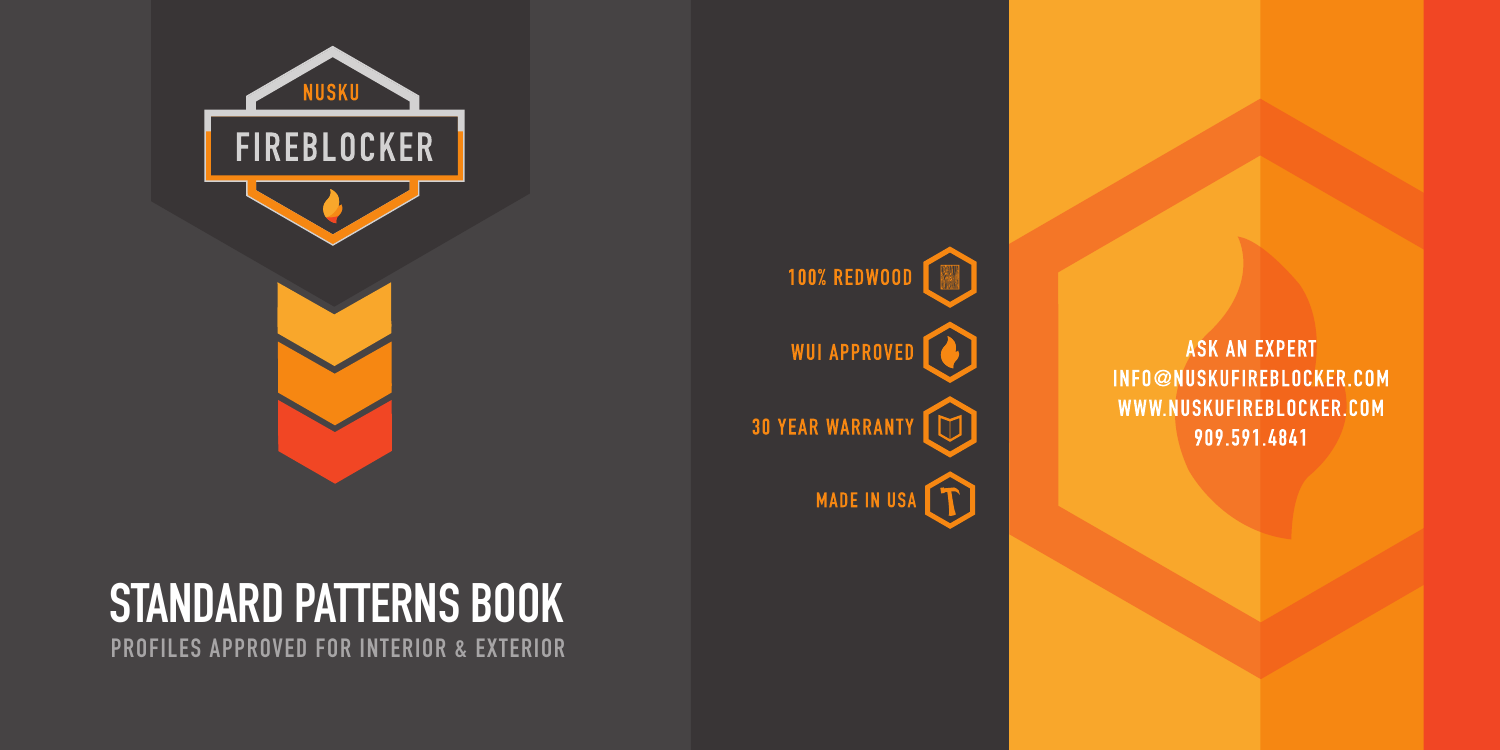## **1'' T&G REVERSIBLE - 1/4'' V (S1S-SAW TEXTURED 1S)**



| <b>Nominal Size</b> | Pattern Number | Α         | ß.        | Conversion Factor |
|---------------------|----------------|-----------|-----------|-------------------|
| 1x4                 | 709R           | $3 - 3/8$ | $3 - 1/8$ | 1.28              |
| 1x6                 | 711R           | $5 - 3/8$ | $5 - 1/8$ | 1.18              |
| 1x8                 | 712R           | $7 - 1/8$ | $6 - 7/8$ | 1.17              |
| 1x10                | 713R           | $9 - 1/8$ | $8 - 7/8$ | 1.13              |

**PRIMED FINGER JOINT REDWOOD**



NUSKU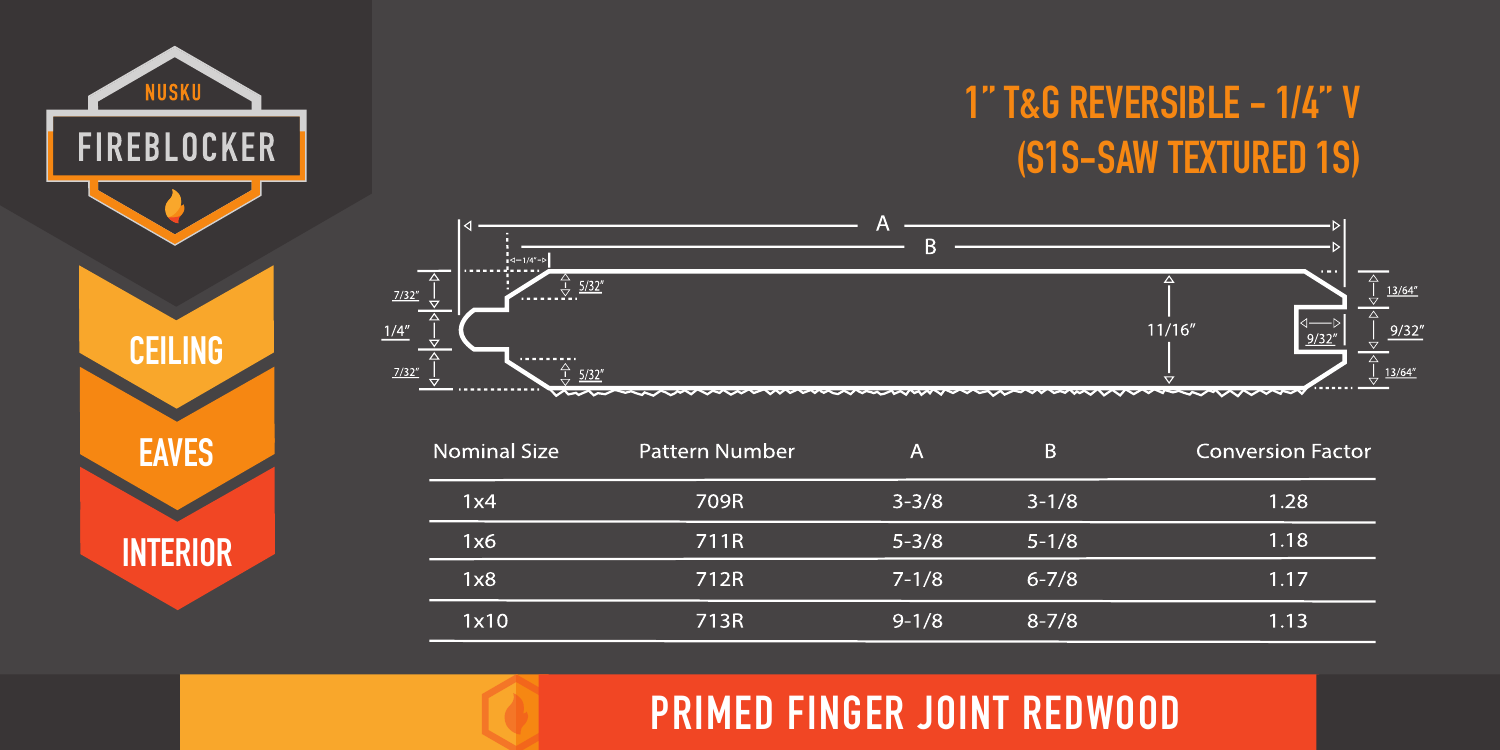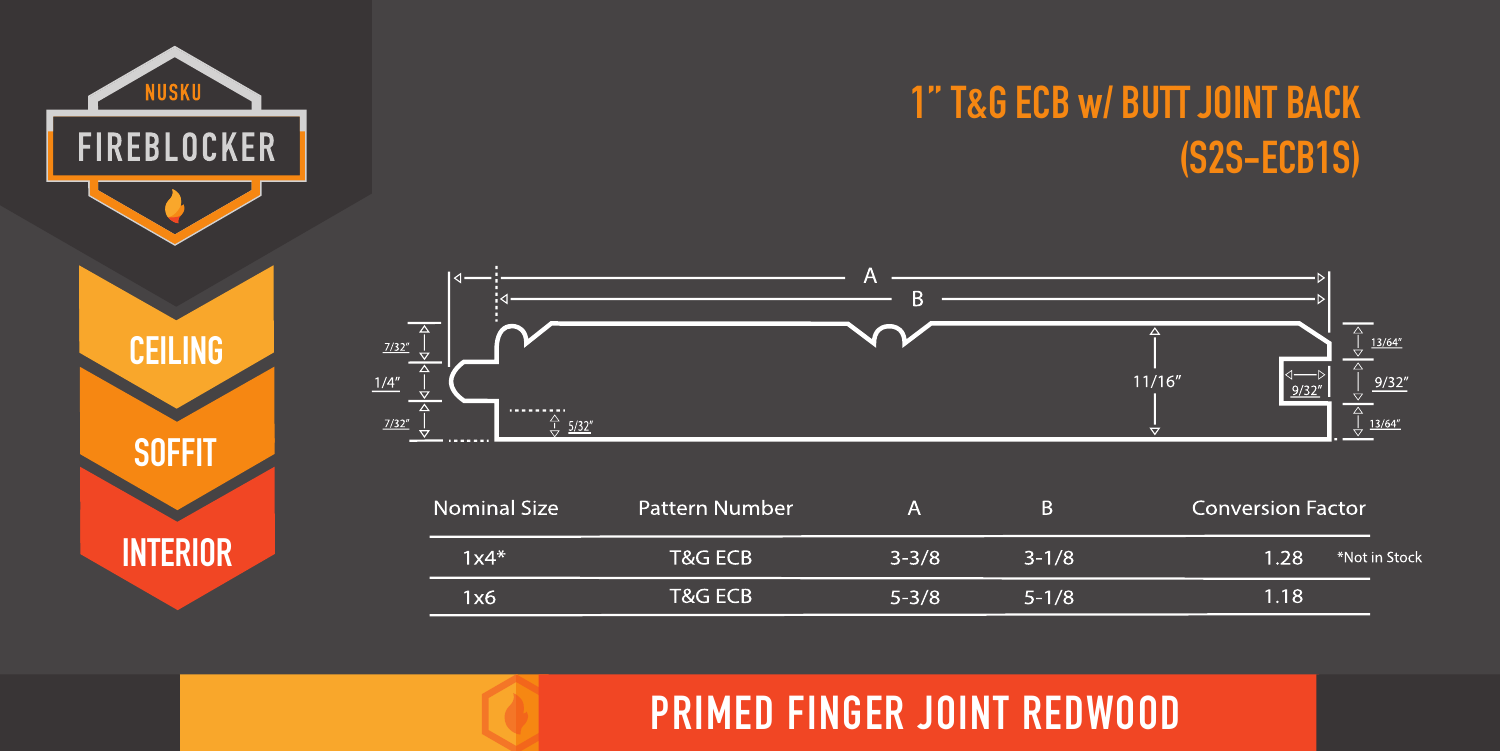

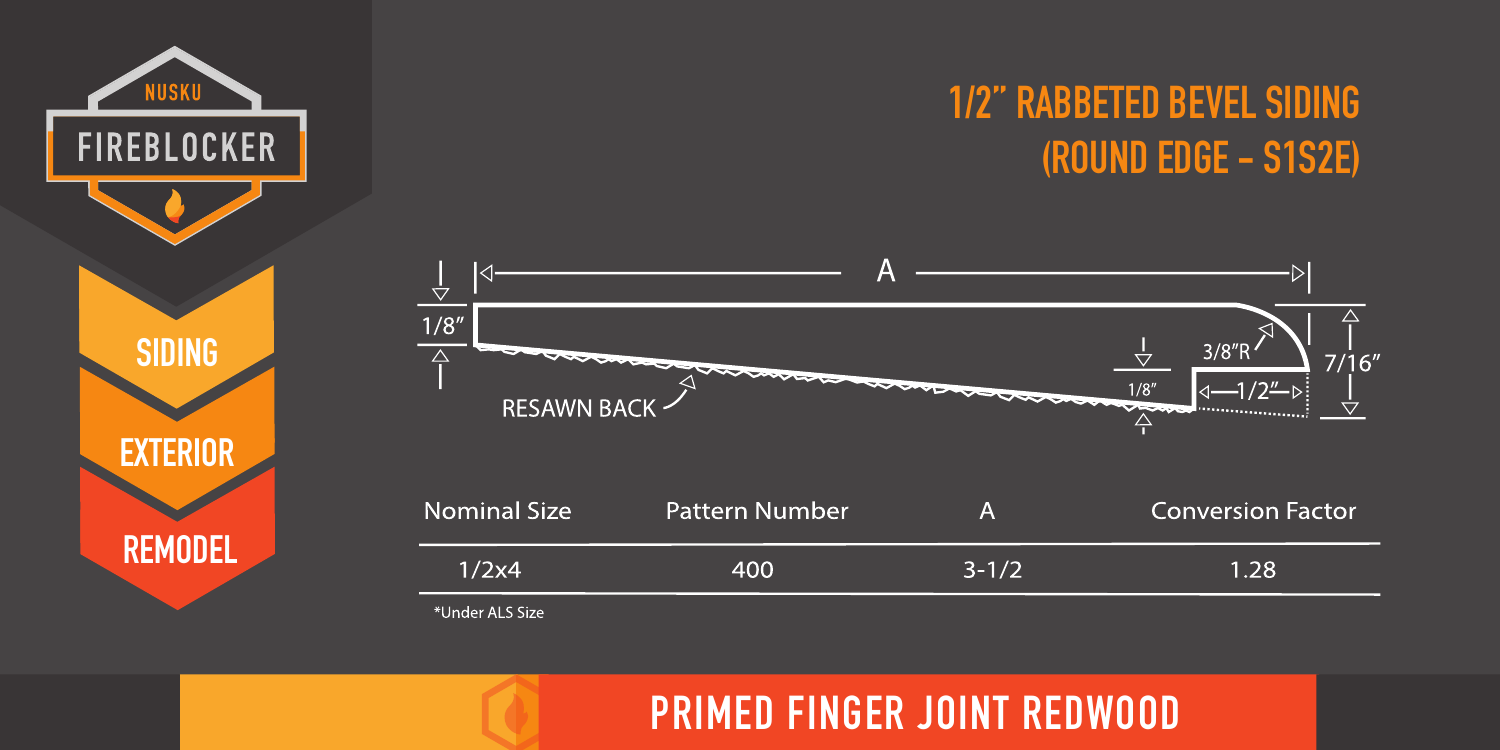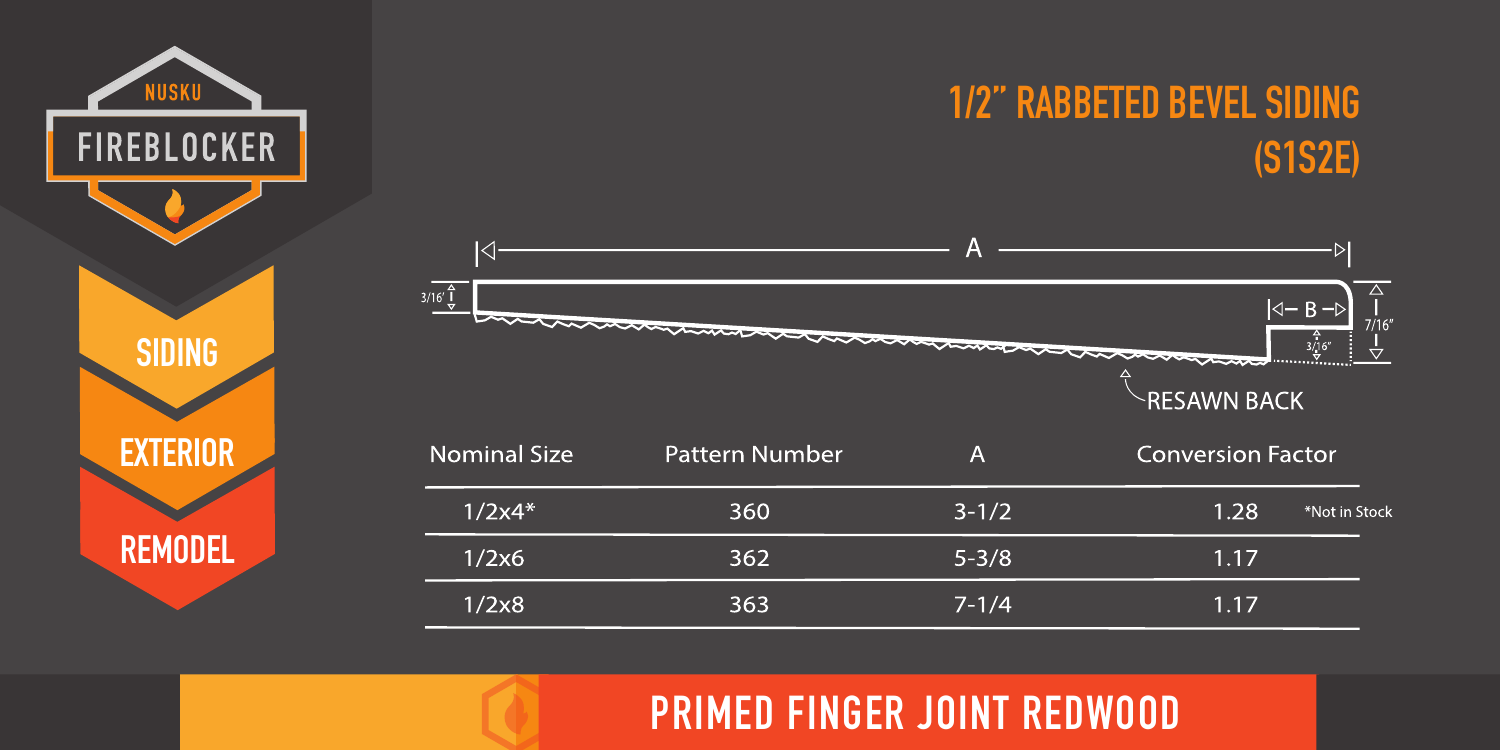## **3/4'' RABBETED BEVEL SIDING NEW SCHOOL - (S1S2E)**



**SIDING**

NUSKU

**FIREBLOCKER** 

**EXTERIOR**

**NEW BUILD**

| Nominal Size | Pattern Number | Α         | <b>Conversion Factor</b> |
|--------------|----------------|-----------|--------------------------|
| 3/4x6        | 371            | $5 - 1/2$ | 1.17                     |
| 3/4x8        | 372            | $7 - 1/4$ | 1.17                     |
| 3/4x10       | 373            | $9 - 1/4$ | 1.13                     |

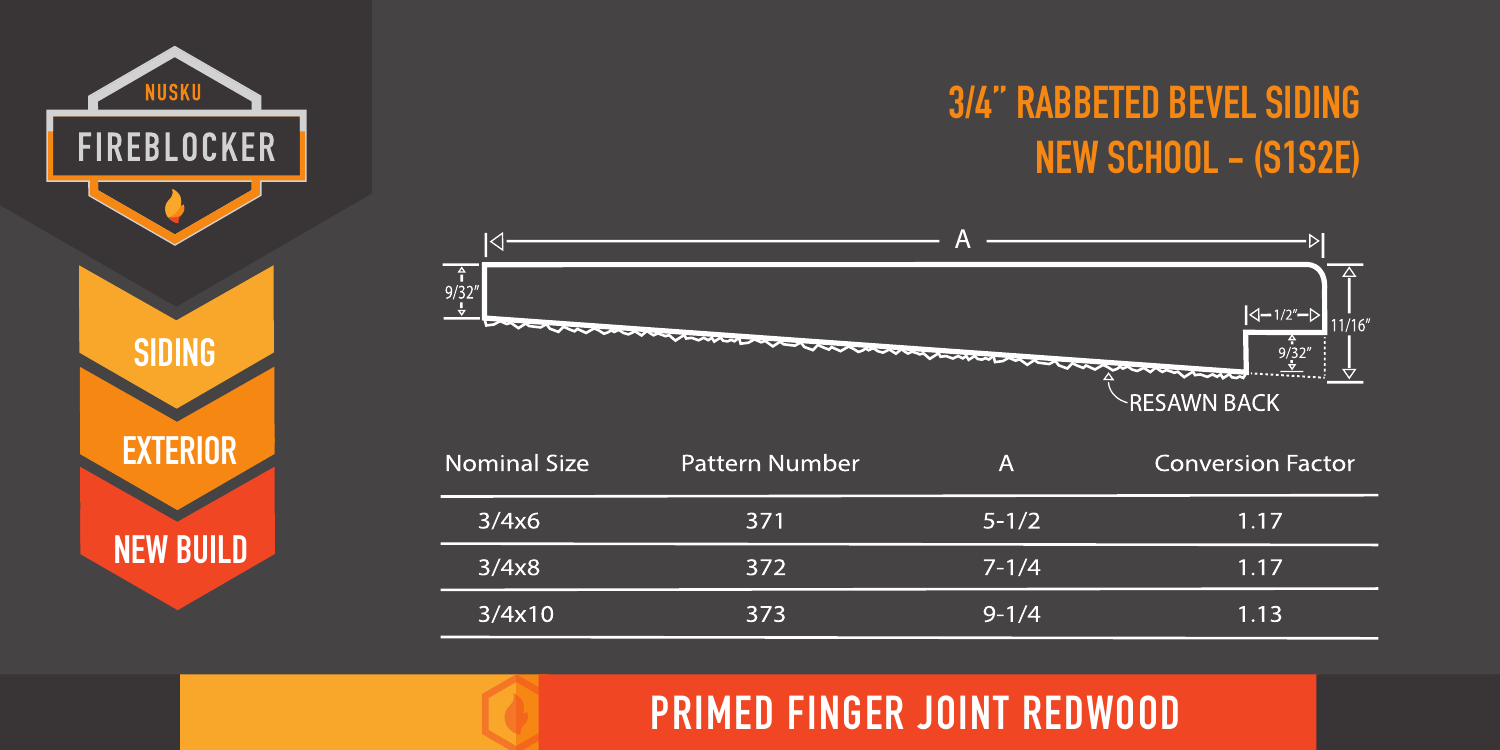## **3/4'' RABBETED BEVEL SIDING OLD SCHOOL - (S1S2E)**



| <b>Nominal Size</b> | Pattern Number | А         | <b>Conversion Factor</b> |
|---------------------|----------------|-----------|--------------------------|
| 3/4x6               | 371            | $5 - 1/2$ | 1.17                     |
| 3/4x8               | L372           | $7 - 1/2$ | 1.17                     |
| 3/4x10              | L373           | $9 - 1/2$ | 1.13                     |

**PRIMED FINGER JOINT REDWOOD**

**FIREBLOCKER SIDING EXTERIOR NEW BUILD**

NUSKU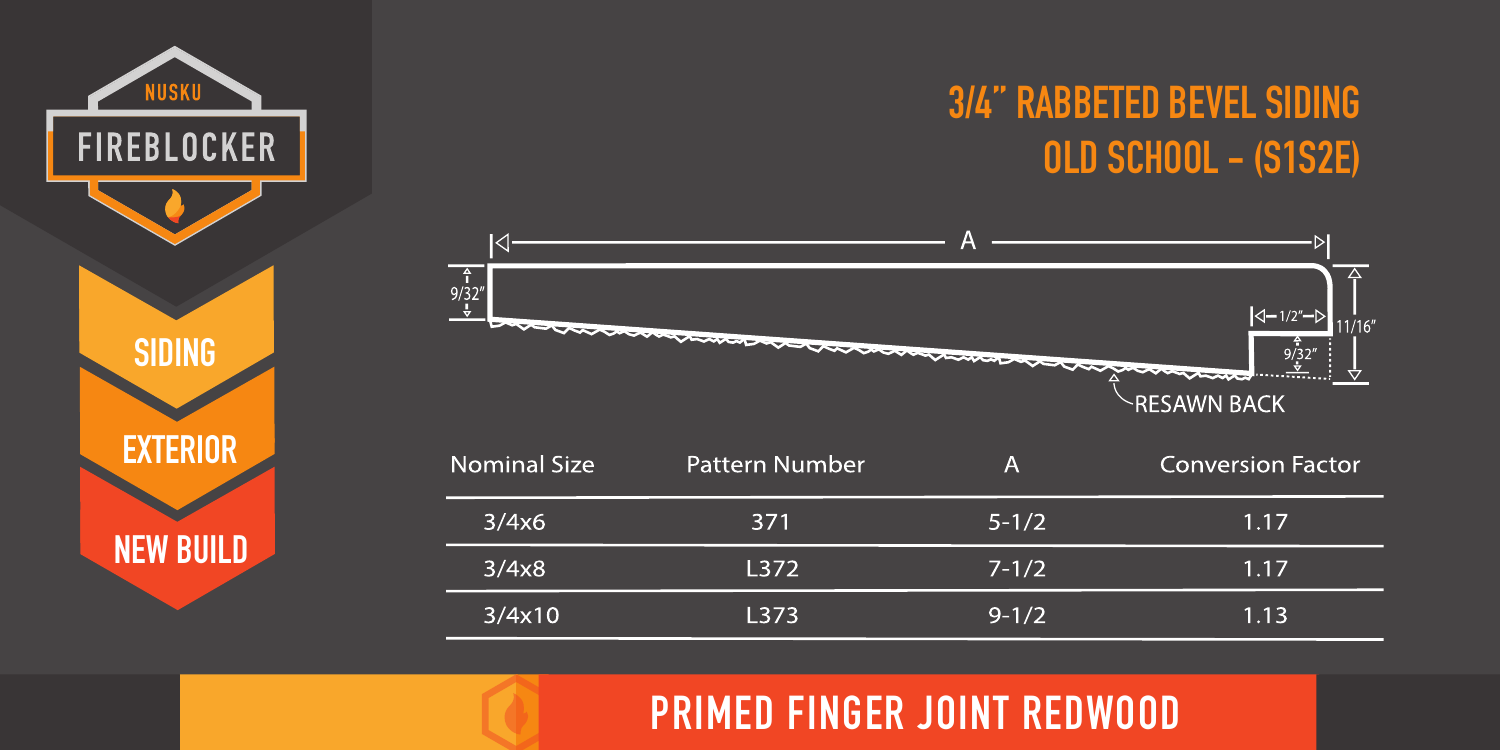## **1'' SHIPLAP REVERSIBLE - 1/4'' V (S1S - SAW TEXTURED 1S)**



**EAVES**

NUSKU

**FIREBLOCKER** 

**SIDING**

**CEILING**

| <b>Nominal Size</b> | Pattern Number | Α         |           | <b>Conversion Factor</b> |
|---------------------|----------------|-----------|-----------|--------------------------|
| 1x6                 | $WP-11R$       | $5 - 3/8$ | $4 - 7/8$ | 1.24                     |
| 1x8                 | $WP-11R$       | $7 - 1/8$ | $6 - 5/8$ | 1.21                     |
| $1x10*$             | $WP-11R$       | $9 - 1/8$ | $8 - 5/8$ | 1.16<br>*Not in Stock    |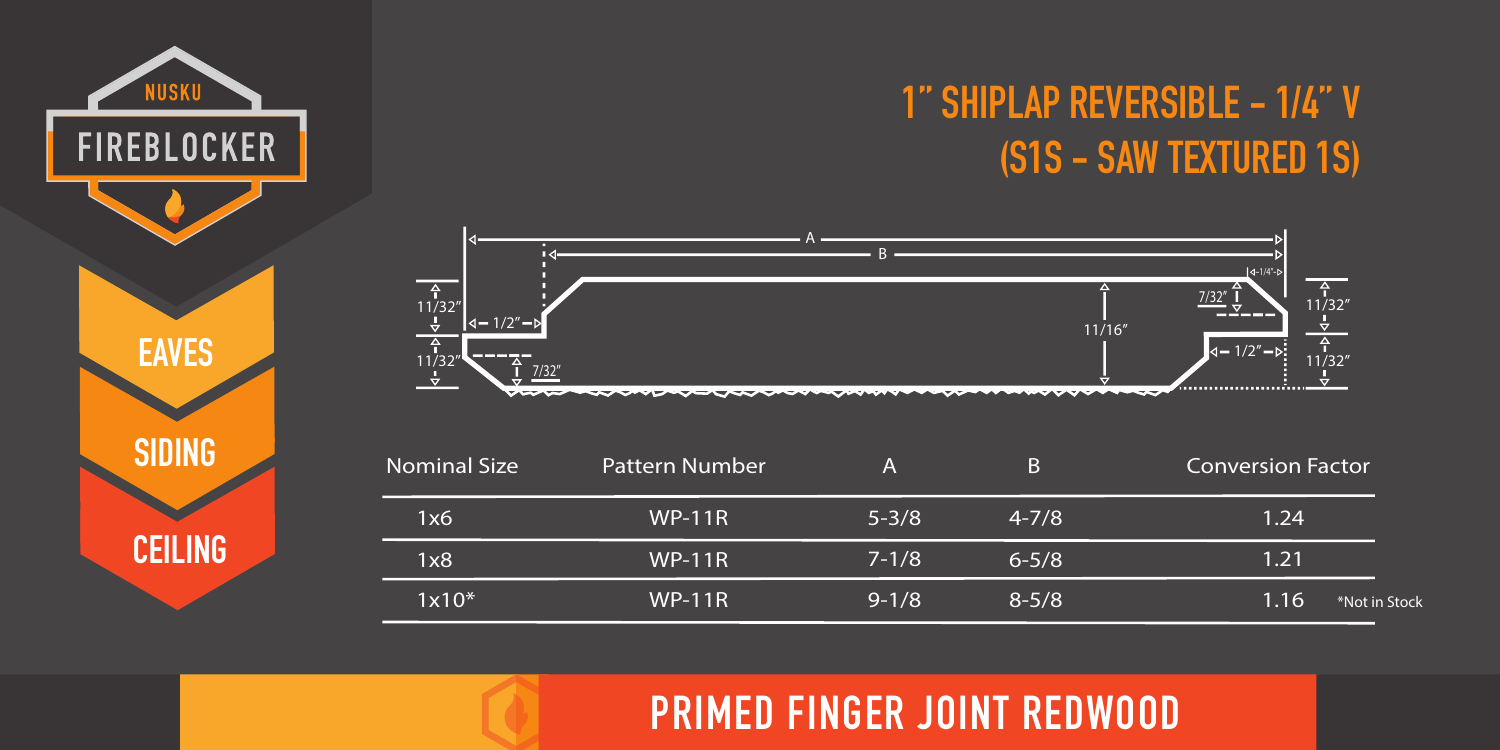



| <b>Nominal Size</b> | <b>Pattern Number</b> | А         |   | Conversion Factor |
|---------------------|-----------------------|-----------|---|-------------------|
| 1x6                 | 793                   | $5 - 1/2$ |   | 1.24              |
| 1x8                 | 794                   | $7 - 1/2$ |   | 1.21              |
| 1x10                | 795                   | $9 - 1/2$ | Q | 1.16              |



**NUSKU** 

**FIREBLOCKER**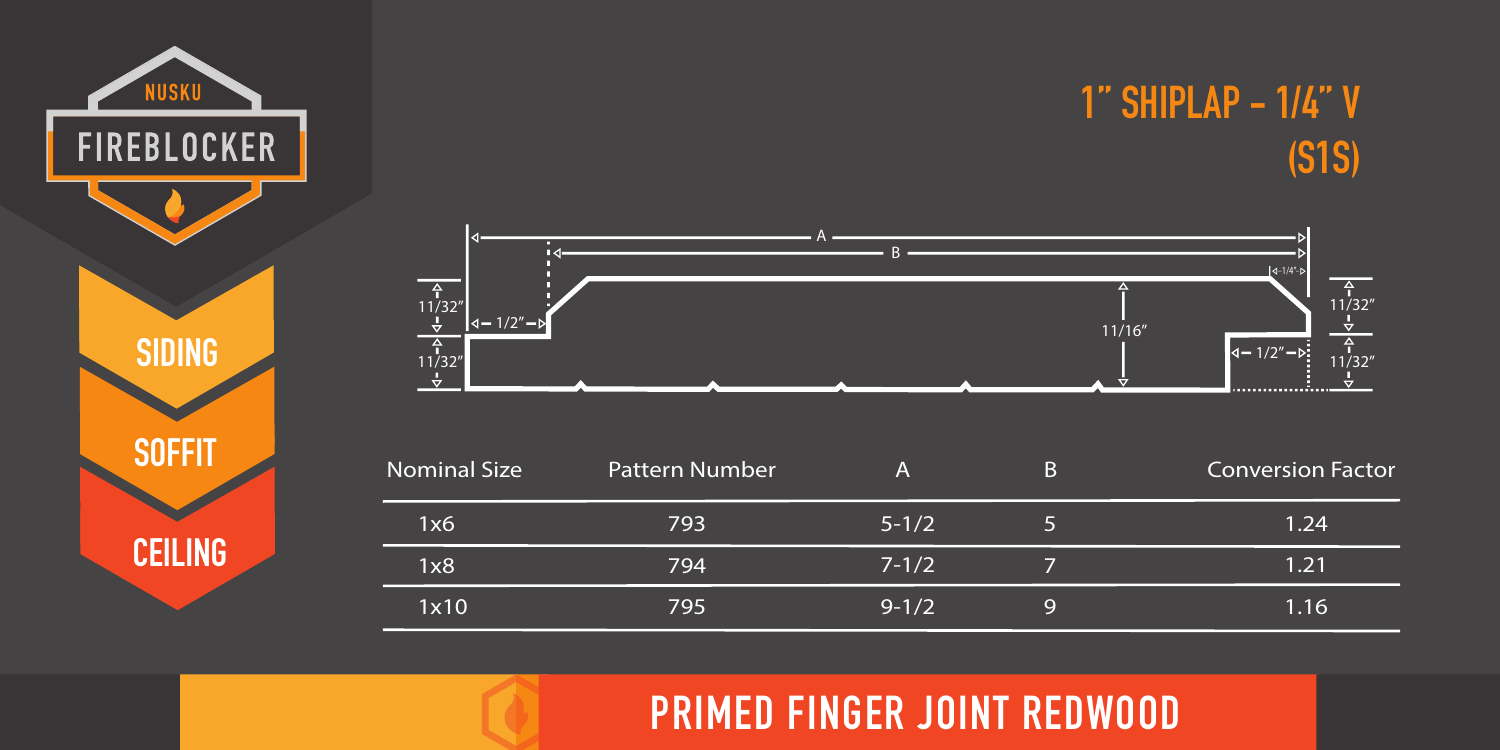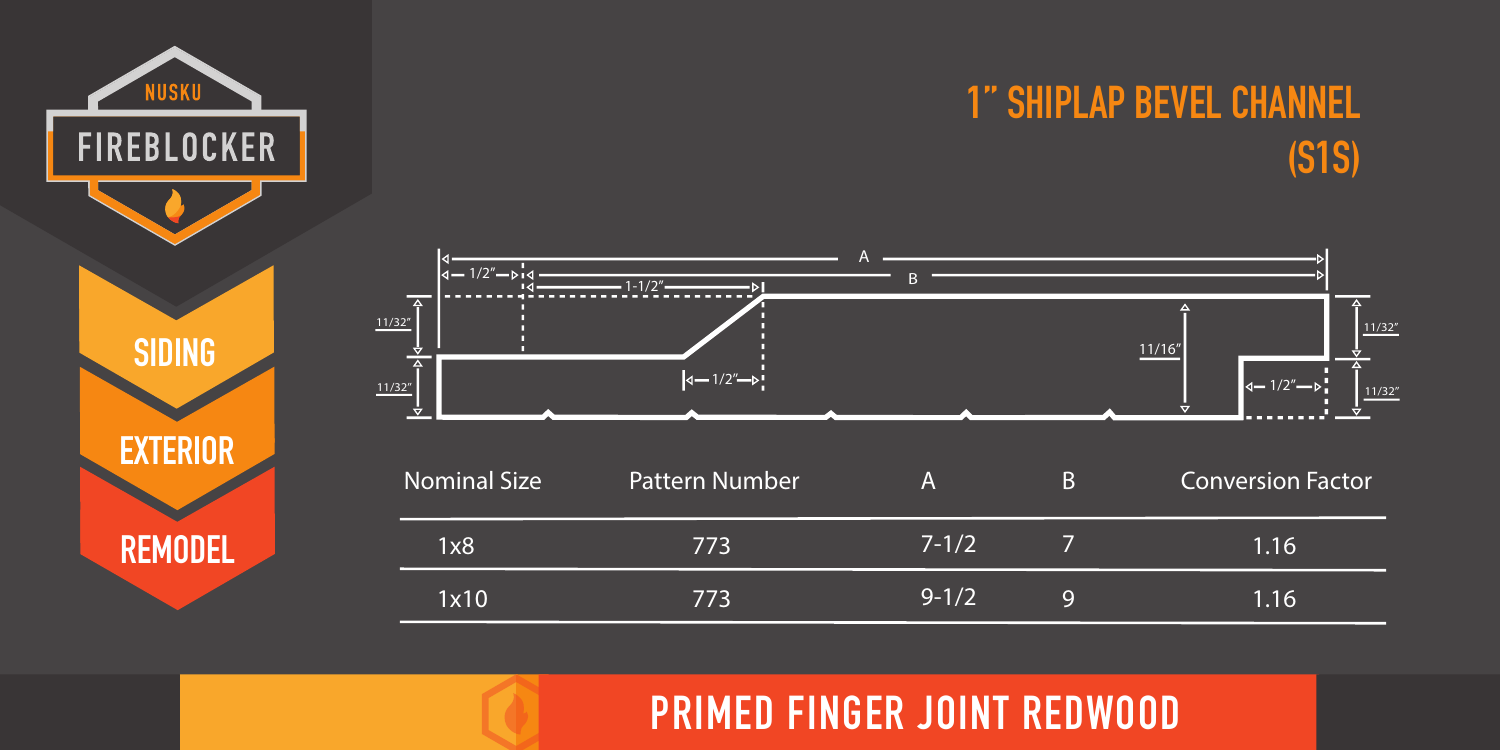



**SIDING**

**NUSKU** 

FIREBLOCKER

**EXTERIOR**

**REMODEL**

| <b>Nominal Size</b> | Pattern Number |           | B | <b>Conversion Factor</b> |               |
|---------------------|----------------|-----------|---|--------------------------|---------------|
| $1x6*$              | 770            | $5 - 1/2$ | 5 | 1.24                     | *Not in Stock |
| 1x8                 | 771            | $7 - 1/2$ |   | 1.21                     |               |
| 1x10                | 772            | $9 - 1/2$ | q | 1.16                     |               |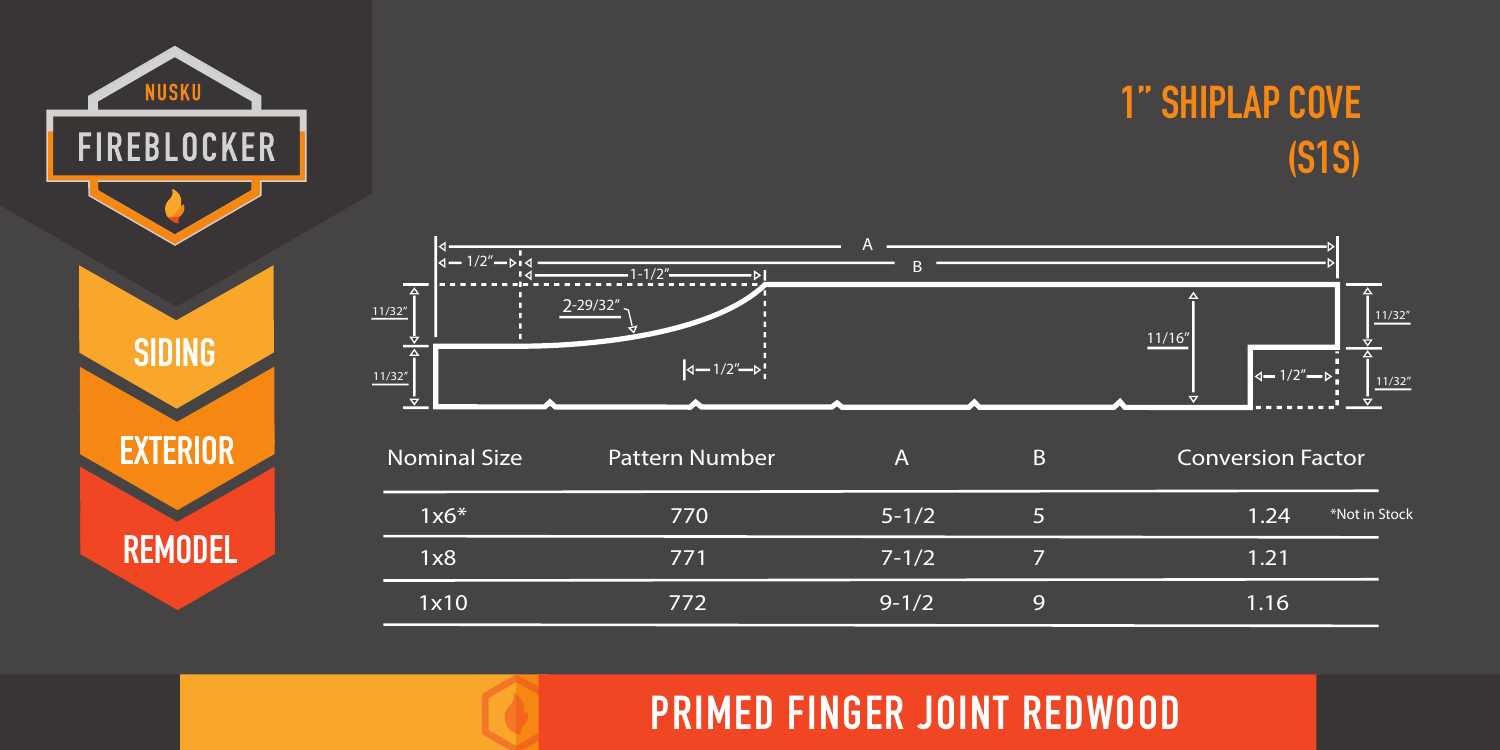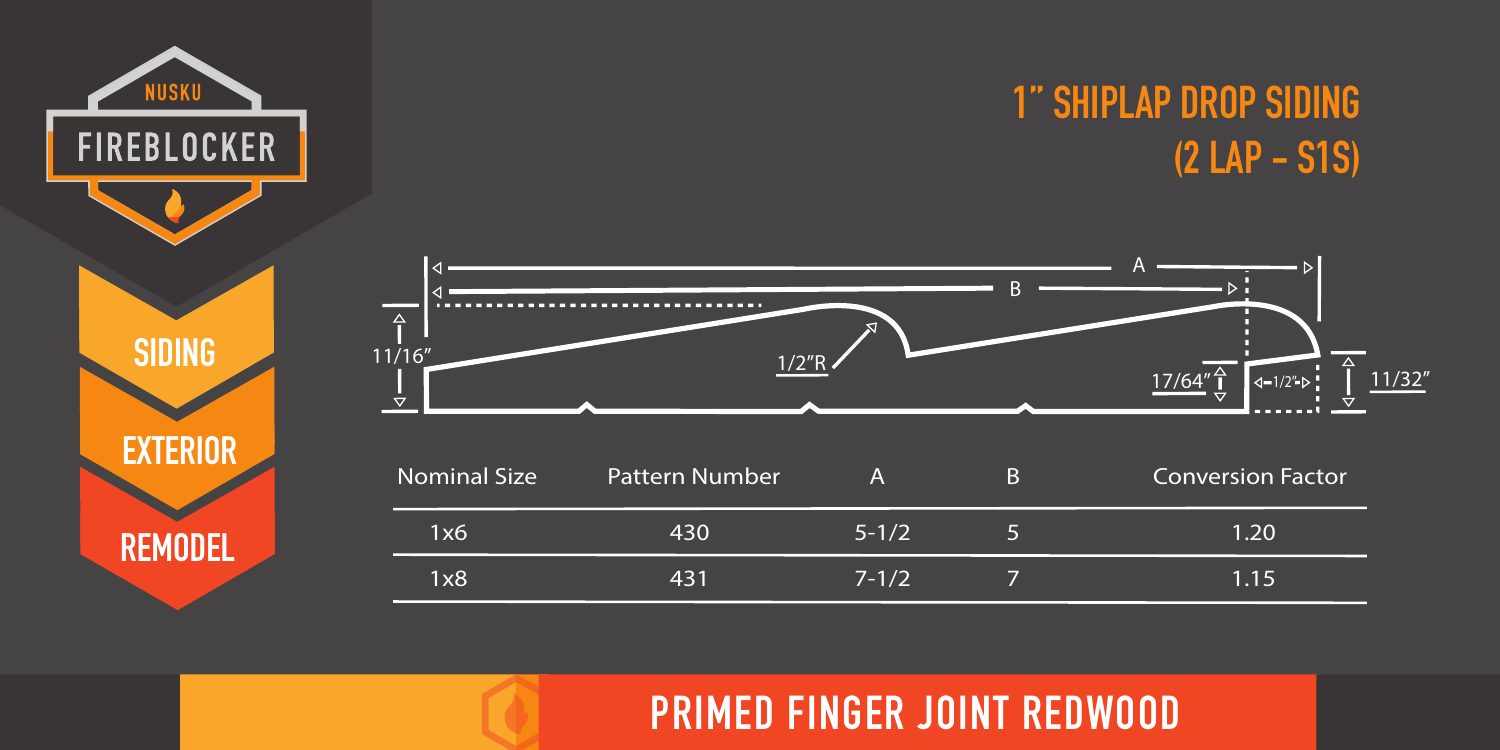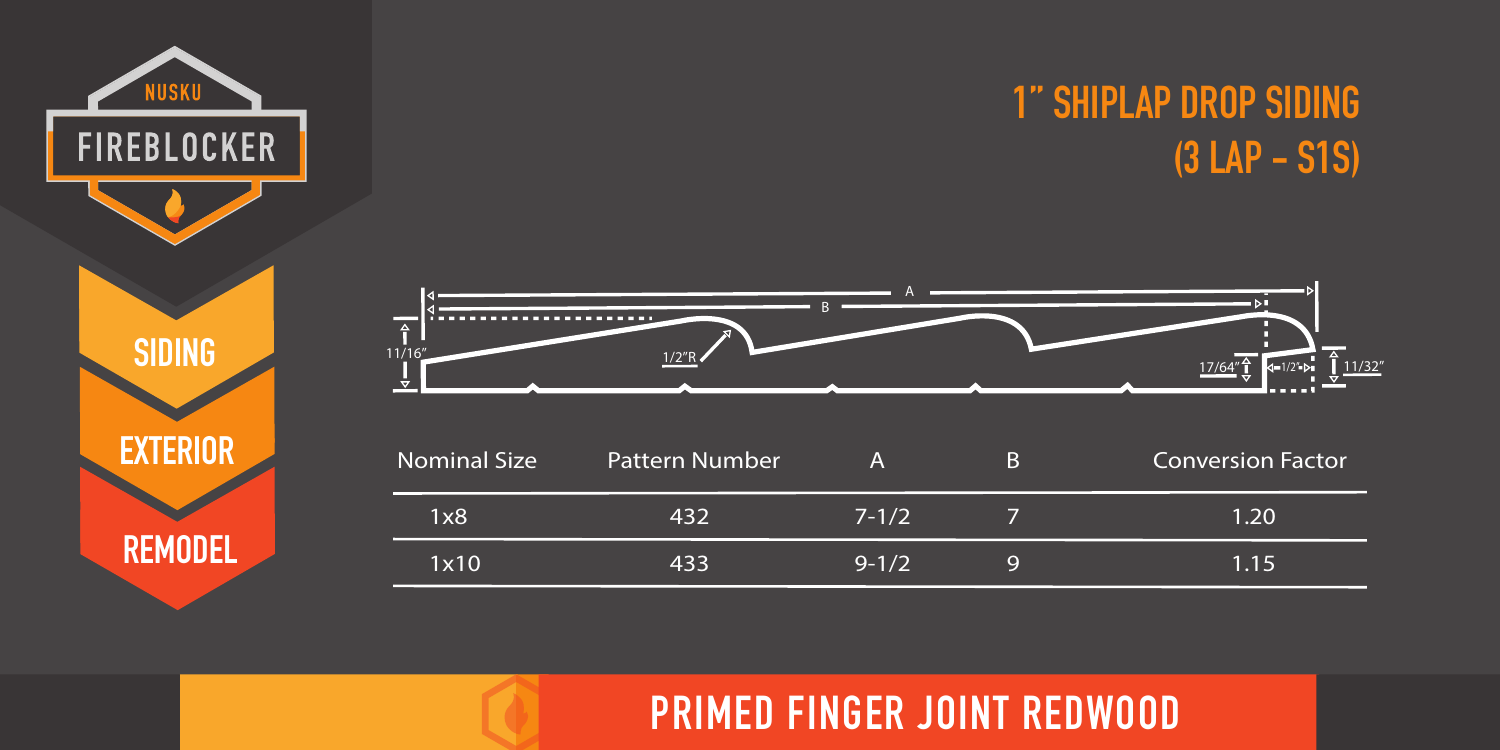

## **1'' S1S2E BOARDS (SAW TEXTURED BACK)**

 $1x2 - 1x14$  (16' & 20') 11/16"



| <b>Nominal Size</b> | <b>Net Size</b> | <b>Nominal Size</b> | <b>Net Size</b> |
|---------------------|-----------------|---------------------|-----------------|
| 1x2                 | $1 - 1/2$       | 1x8                 | $7 - 1/4$       |
| 1x3                 | $2 - 1/2$       | 1x10                | $9 - 1/4$       |
| 1x4                 | $3 - 1/2$       | 1x12                | $11 - 1/4$      |
| 1x6                 | $5 - 1/2$       | 1x14                | $13 - 1/4$      |

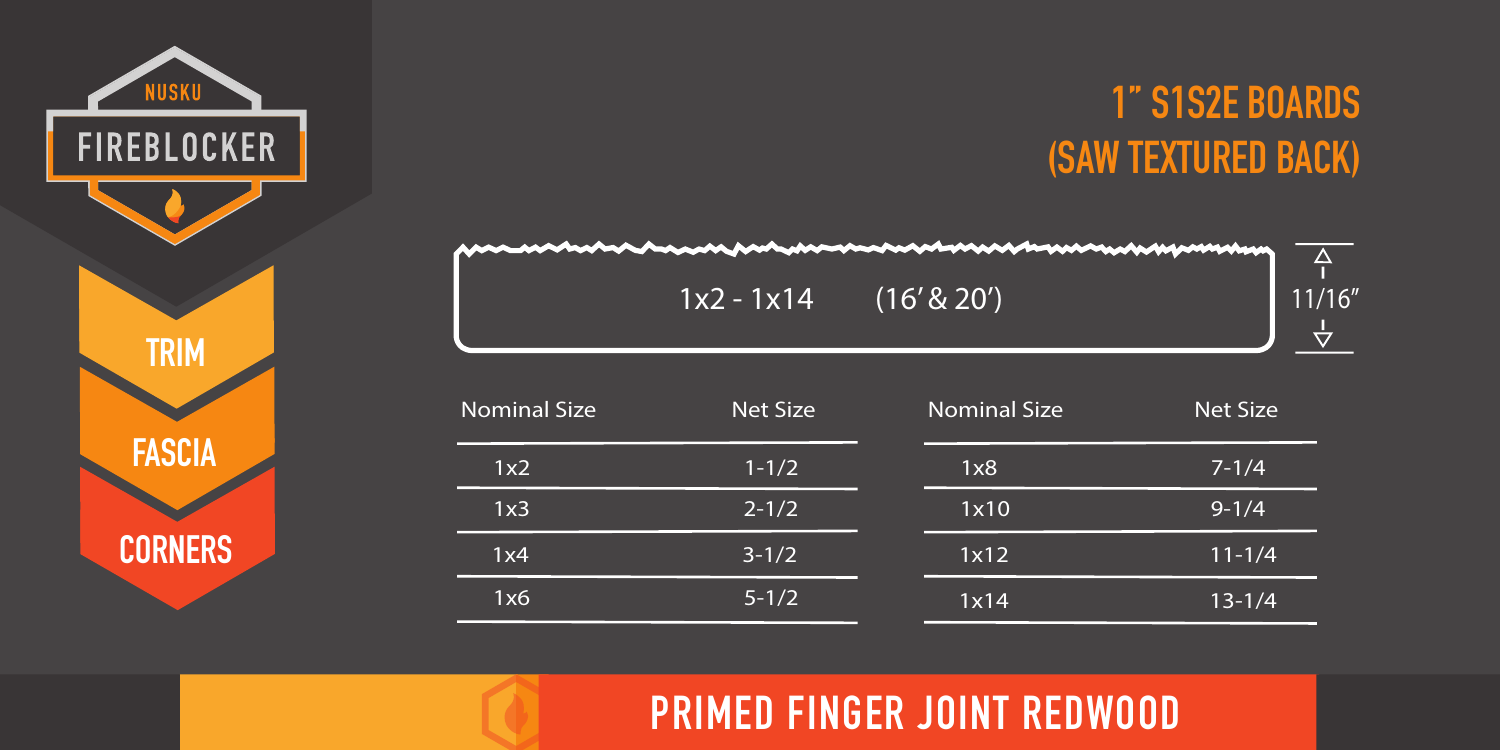

## **5/4'' S1S2E BOARDS (SAW TEXTURED BACK)**

 $5/4x4 - 5/4x12$  (16' & 20')



| Nominal Size | Net Size  | <b>Nominal Size</b>          | <b>Net Size</b> |
|--------------|-----------|------------------------------|-----------------|
| 5/4x4        | $3 - 1/2$ | 5/4x10                       | $9 - 1/4$       |
| 5/4x6        | $5 - 1/2$ | 5/4x12                       | $11 - 1/4$      |
| 5/4x8        | $7 - 1/4$ | 10 & 12" WIDTHS NOT IN STOCK |                 |